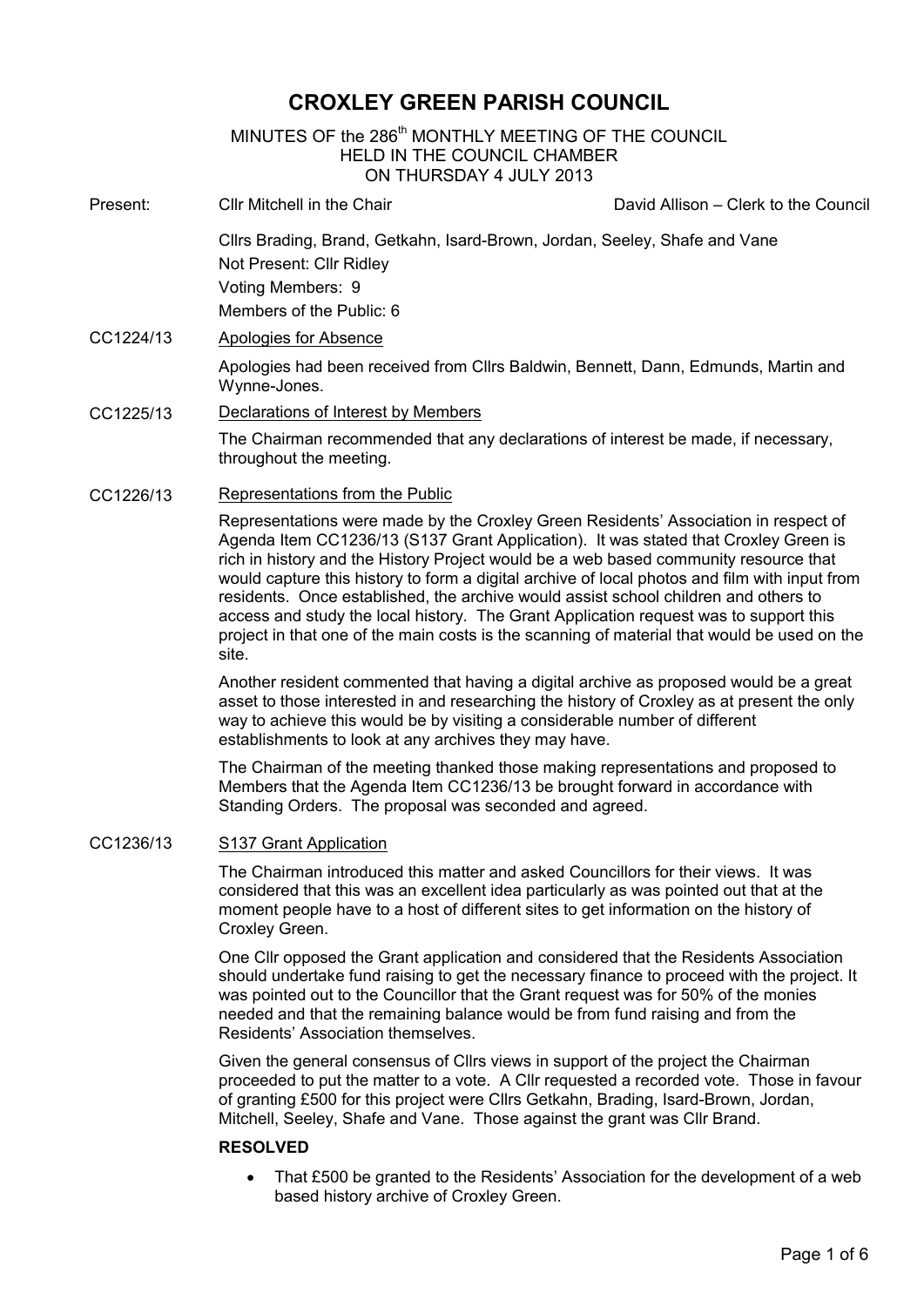#### CC1227/13 Minutes

#### **Resolved:**

• That the Minutes of the 285<sup>th</sup> monthly meeting of the Council held on Thursday 25 April 2013 be approved and signed by the Chairman.

#### CC1228/13 Matters Arising

There were no matters arising.

#### CC1229/13 Minutes of the Annual Parish Meeting

The Clerk advised that in accordance with good practice the Minutes of the Annual Parish Meeting should be signed off at the earliest opportunity following the meeting. The Clerk added that any matters arising will be addressed at the next Annual Parish Meeting.

#### **Resolved:**

• That the Minutes and the Annual Parish Meeting held on Thursday 25 April 2013 be approved and signed by the Chairman.

#### CC1230/13 Minutes of the Annual General Meeting

The Clerk advised that in accordance with good practice the Minutes of the Annual General Meeting should be signed off at the earliest opportunity following the meeting. The Clerk added that any matters arising will be addressed at the next Annual General Meeting.

## **Resolved:**

• That the Minutes and the Annual General Meeting held on Thursday 9 May 2013 be approved and signed by the Chairman.

## CC1231/13 Committee Reports

CC1231.1/13 Environment and Amenity Committee Tuesday 2 April 2013

#### **Resolved:**

- It was noted that the Environment and Amenity meeting scheduled for 2 April 2013 was cancelled.
- CC1231.2/13 Planning and Development Committee held on Wednesday 1 May and Wednesday 15 May 2013

#### **Resolved:**

• That the Minutes of the Planning and Development Committee held on Wednesday 1 May and Wednesday 15 May 2013 be adopted as reports of the meetings.

## CC1231.3/13 Any matters arising

There were no matters arising.

CC1231.4/13 Finance and Administration Committee held Thursday 9 May 2013

#### **Resolved:**

• That the Minutes of the Finance and Administration Committee held on Thursday 9 May 2013 be adopted as a report of the meeting.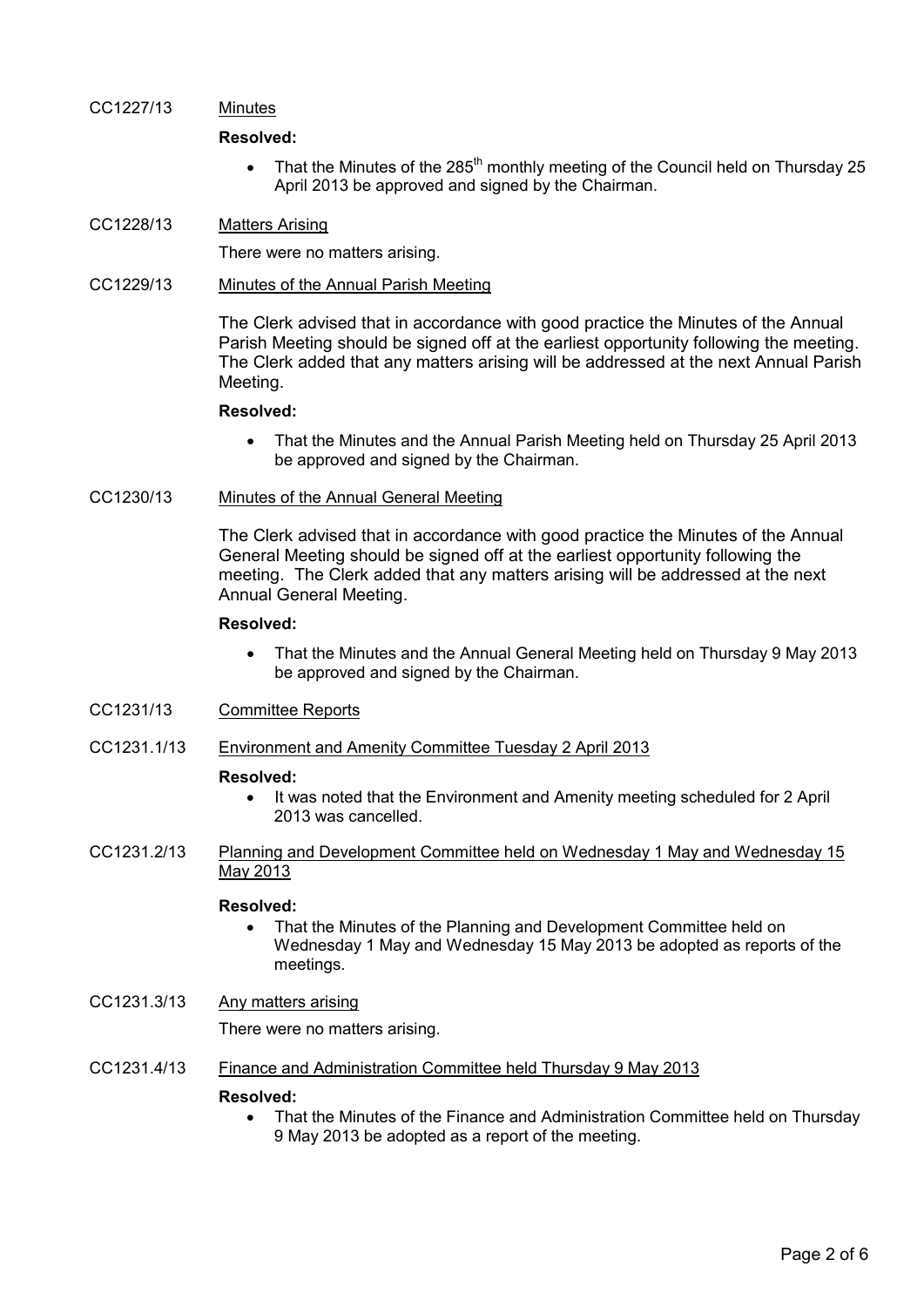## CC1231.5/13 Any matters arising There were no matters arising.

## CC1232/13 Annual Accounts 2012/13 – External Audit

The Chairman introduced this matter and asked the Clerk to elaborate. The Clerk advised that unfortunately the Annual Return has not as yet been received back from the external auditor so this matter will have to be deferred until a further meeting.

The Clerk did advise, however, that the external auditor has received some queries from an elector and that the external auditor would be charging the Council £117 per hour to deal with the matter.

It was pointed out that the issues raised are not new to this Council and included matters such as the Membership Subscription to the Croxley Green Society and in this context the auditor had requested a copy of all Councillors Declaration of Interests forms. The other queries raised were in the context of tendering on a number of items.

It was pointed out that as these matters were not new to the Council, there should be a very robust reply to the auditor and in particular to emphasise that the Council is not bound to accept the cheapest service or supplier. It was added that the Council have behaved responsibly and the challenge was most regrettable particularly as it will be funded from taxpayers monies.

## CC1233/13 Internal Audit Report for the year ending 31 March 2013

The Chairman introduced this item and asked the Clerk to elaborate. The Clerk advised that yet again the Council had received a very good internal audit report. The Clerk added that the internal auditor had made two recommendations, one of which had been addressed at the time of the auditor's visit. The second item referred a matter which had been reported to Council on 29 November 2012 following the auditor's interim visit.

The Clerk referred to Minute CC1154/12 (29 November 2012) in which it stated that the Report refers to several cheques issued in and dated September in the August Cashbook. The Clerk said that the invoices for those cheques were indeed dated August and therefore correctly shown in the August cashbook but the cashbook has picked up the entry date of the invoices onto the accounts system in September for authorisation at the September Finance & Administration Committee meeting. The Clerk added that in practice and for reasons of efficiency all invoices are bulk input prior to preparing the monthly accounts for the Finance & Administration Committee meeting. The Clerk continued that in this particular case the August invoices, allocated to month 5, August, were input on 11 September prior to the Finance meeting on 13 September but the entry date of September was picked up rather than the August invoice date.

## **Resolved:**

• that the end of year internal report is noted and the Clerk drafts an appropriate response to the Internal Auditor.

## CC1234/13 Electoral Review of TRDC – Draft Recommendations

The Chairman introduced this item advising the Boundary Commission were proposing only two wards in Croxley Green, one called 'Croxleyhall Wood Ward' and the other 'Durrants Ward'.

Members agreed that the two ward solution was appropriate and it was commented that with few exceptions, electors polling districts would not have to change. However, Cllrs did not think that the 'Croxleyhall Wood Ward' name was appropriate as Croxleyhall Woods are at the southern end of the Ward is only a small part of Croxley Green and would proberly have little significance to those in the middle or north of the new enlarged Ward area.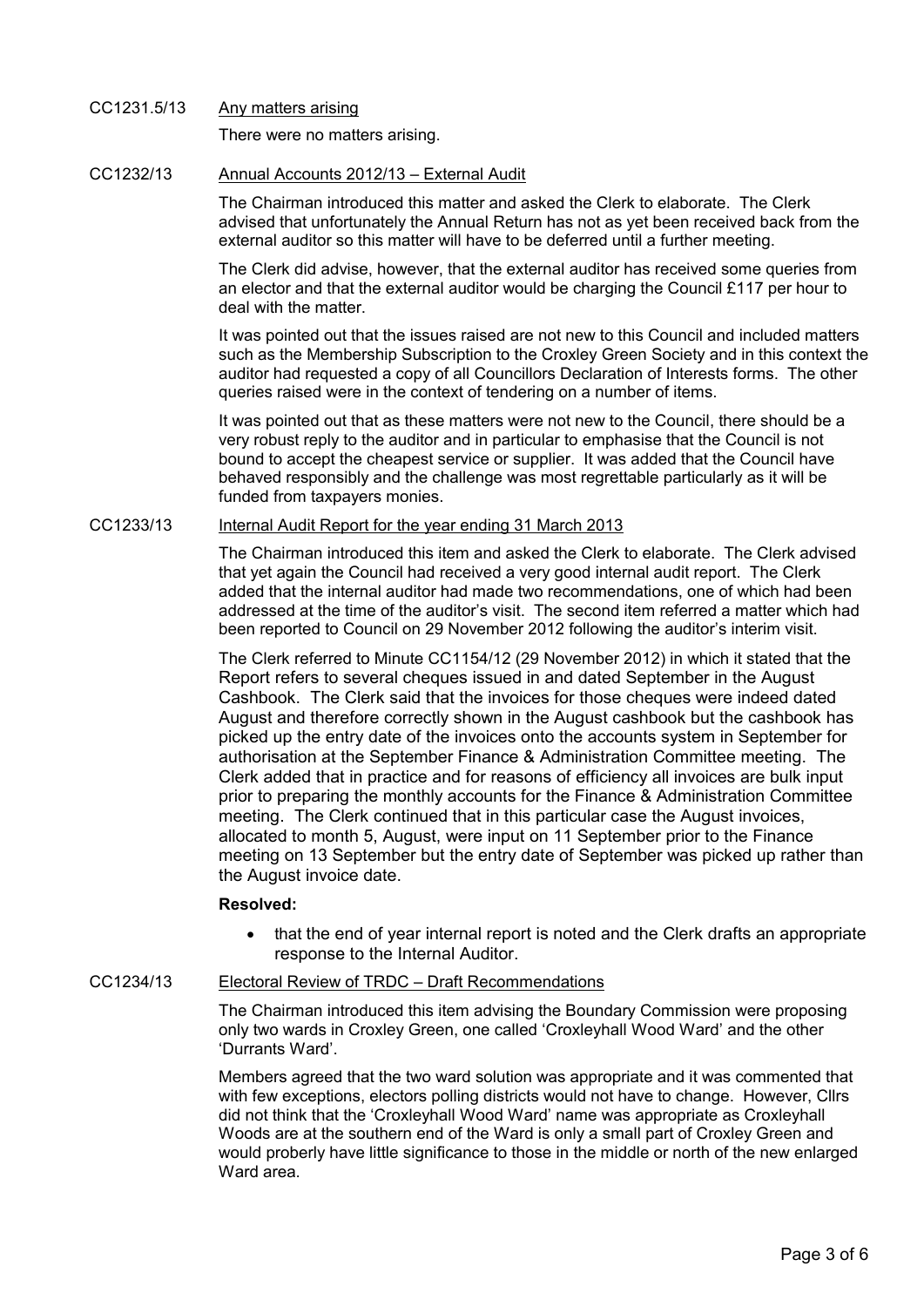It was considered that this Ward should be called 'Dickinson Ward' as this would reflect the heritage of Croxley Green given its past history of Dickinson Paper Mill.

#### **Resolved:**

• That the Clerk writes to the Boundary Commission expressing the Council view that the Croxleyhall Wood Ward should be called Dickinson Ward.

CC1235/13 Review of Bank Signatory Authorisation and Debit/Credit Card for the Council's Bank **Account** 

> The Chairman introduced this item and asked the Clerk to elaborate. The Clerk advised that following resolution of Council at its Annual General Meeting on 9 May that a credit/debit card be obtained for use with the Council's business bank account, the Clerk had spoken with the bank. The bank advised that because the account currently requires any two of the authorised signatories to authorise payments it would not be possible to issue a card that required only one authorised person. The bank advised that the requirement for two authorised signatories would have to be changed to only one. The Clerk added that should Council decide to agree to this change, the current internal procedures that require two authorised signatories for cheque payments would remain in place and accordingly in this respect the Council's Standing Orders and Finance Regulations would not need to be modified.

Cllrs were surprised that the bank was being unhelpful although it was noted they had offered a possible solution. Cllrs considered that it was essential that a card is obtained so that the staff or other Cllrs did not have to use their personal cards in pursuance of Council business.

#### **Resolved:**

- That Council authorises the Clerk to change the authorised signatory requirement to one authorised person and to obtain a debit / credit card for use with the Council's business bank account;
- That the Clerk is given delegated authority to a maximum of £500 on the card unless a purchase of larger value has been specifically authorised by Council or the Finance and Administration Committee;
- That any queries regarding obtaining the debit / credit card are delegated to the Clerk and the Chairman or Vice Chairman of the Council to ensure that a card is obtained as soon as possible.

#### CC1236/13 S137 Grant Application

This item was discussed after CC1226/13 Representation from the Public – see above.

#### CC1237/13 The Parish Councils' Charities for 2013/14

The Chairman introduced this item and invited suggestions from Cllr as to what charities should be supported for the year 2013/14.

The following charities were put forward:

National Society for the Prevention of Cruelty to Children;

Help for Heroes;

Stroke Association/Club (local branch);

Hew Hope Trust;

Herts Young Homeless;

Lynda Jackson Macmillan Centre;

Gray Cancer Institute Centre, Mount Vernon Hospital.

The Chairman stated that these were very laudable causes.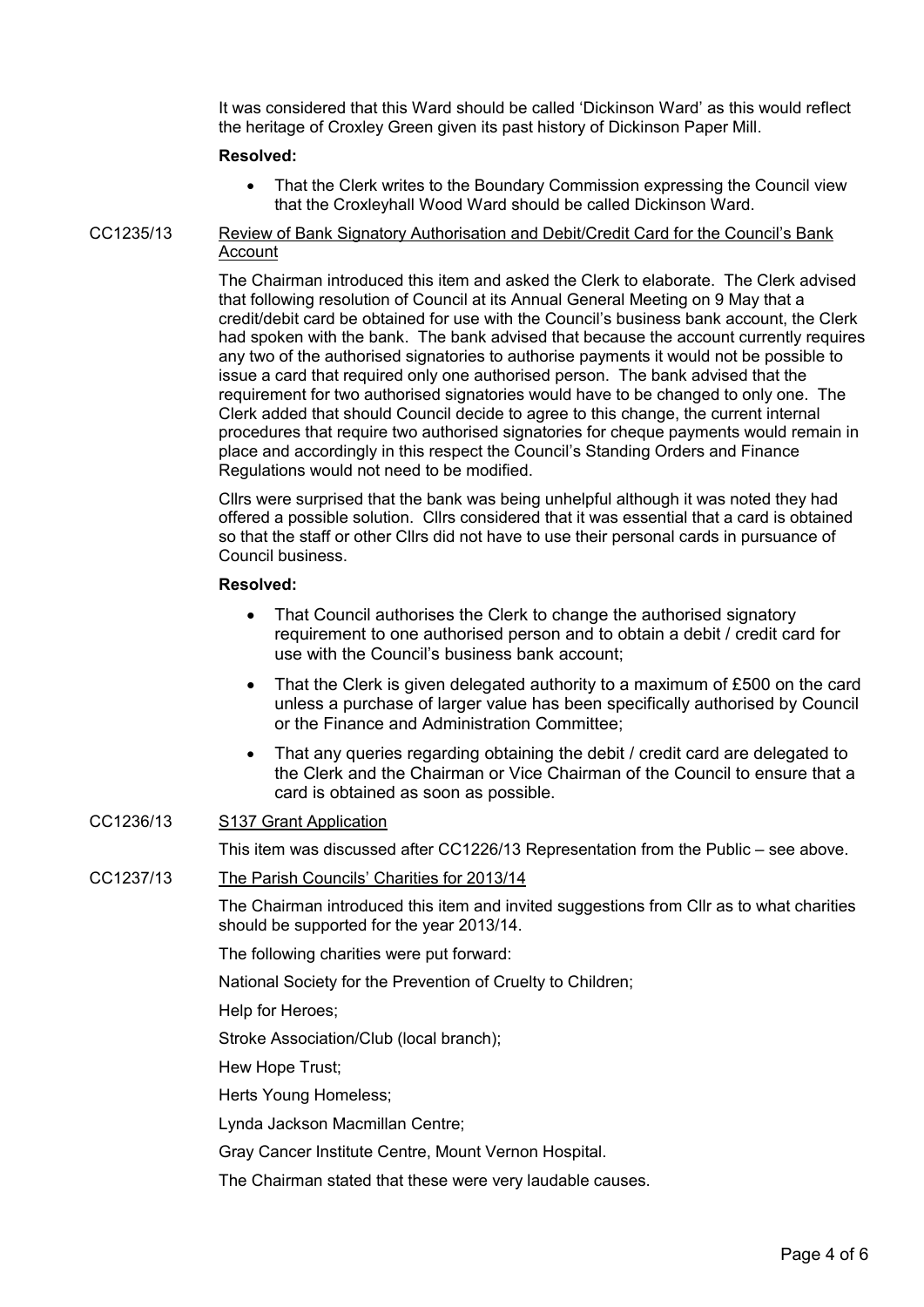## **Resolved:**

• that further research be undertaken by those putting the charities forward to brief Council so that an informed decision can be taken at the next meeting.

## CC1238/13 The Croxley Guild of Sports

This item had been withdrawn from the Agenda on Monday 24 June 2013.

#### CC1239/13 Rickmansworth School Swimming Pool

The Chairman introduced this item and advised that the work on the pool will start in the summer and it is planned to have it open for January 2014.

The Chairman added that they have most of the money required for the works but have a further bid into Sport England for funds to carry out more work and they are hoping to hear about this in mid July.

The Chairman continued that Rickmansworth School have met with all the swimming clubs to inform them of their plans.

The Chairman said that he had expressed the Council's view that we were very keen to see some form of public access. They are seriously considering access to the public at certain times, and this includes the use of the sports facilities. They have advised that the pool will be made available to community groups and national governing body affiliated clubs who wish to facilitate swimming and other aquatic activities for members of the public. In this situation all groups will complete a letting agreement with the school and the school will not staff these sessions. This access will be provided outside of school hours, which includes the need of the PE department for after school clubs.

#### CC1240/13 Village Centre Project

The Chairman introduced this item and asked Cllr Jordan to elaborate. Cllr Jordan stated that the outcome of the pre-feasibility study was presented at the Annual Parish Meeting and the project was now at a point where decisions need to be made to progress to a feasibility stage.

Cllr Jordan added there was now need for wider consultation in particular and of a priority with members of the Croxley Green Community Association and with other stakeholders as to their expectations from the project. Cllr Jordan added that the Community Association need further points of information clarified which may require a little more work for the architect.

Cllr Jordan concluded that the village centre project together with the Land Acquisition Working Group and the Community Plan all were inter-related which would in the fullness of time develop into a Neighbourhood Plan for Croxley Green.

A Cllr enquired as to where the money for such a project would come from but it was pointed out that this is a matter much further down the line as at this point the project is still only at a concept stage.

It was pointed out that the village does need new and better facilities to meet the increasing demand on the existing infrastructure and growing population in Croxley.

## CC1241/13 Community Plan

The Chairman introduced this item and asked Cllr Jordan to elaborate. Cllr Jordan stated that the survey results were now on the Council's web site and there is also a link to it from the Croxley Green Residents' Association web site.

Cllr Jordan said that the Clerk had compiled the raw data results into booklet form and was currently arranging quotes to have it printed so that a copy can be delivered to each household as the feedback of their efforts in completing the survey.